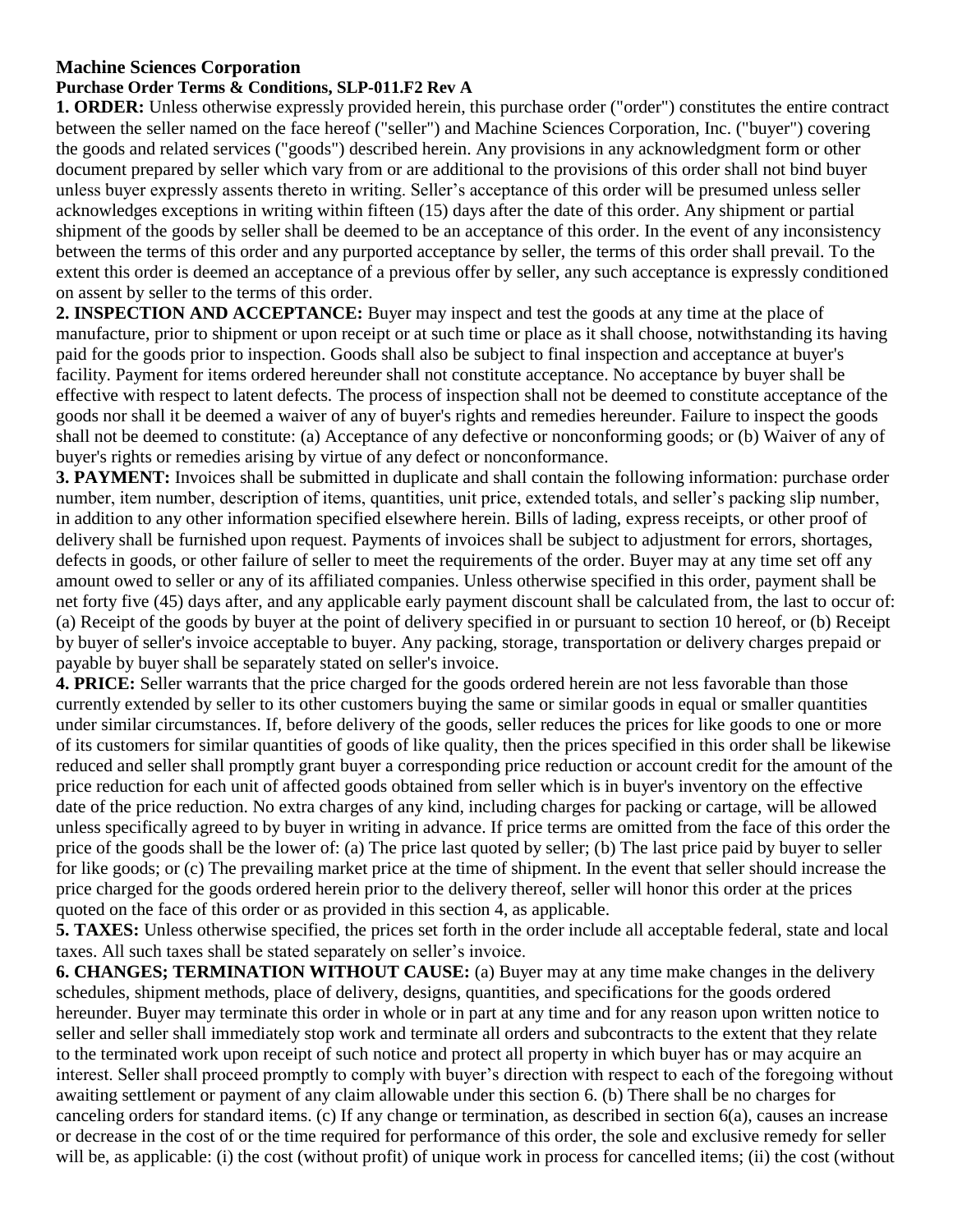profit) of paying claims to seller's vendors for such work directly allocable to items cancelled and which cannot be diverted to other customers of seller's vendors; or (iii) an equitable adjustment to the delivery schedule, and the order shall be modified in writing accordingly. No claim by seller for any adjustment hereunder shall be valid unless asserted within fifteen (15) days from date of receipt by seller of the notification of change, provided that such period may be extended upon the written approval of buyer. Seller shall, whenever possible, place such work in process, as described in section 6(c), into inventory and sell it to other customers. In no event shall any claim for nonstandard items exceed the total price quoted for the items cancelled. Upon payment of seller's claim, buyer shall be entitled to all work and materials paid for. Buyer shall have the right to inspect seller's work in process records and to audit all relevant documents prior to paying seller's claim. This section 6 shall be applicable only to a termination for buyer's convenience, without any default on seller's part, and shall not affect or impair any other rights of buyer to terminate this order upon seller's default in the performance hereof.

**7. TERMINATION FOR DEFAULT:** (a) Buyer may, by written notification, terminate this order is whole or part if seller fails to (i) make delivery of the goods or perform the services within the time specified herein, or within any extension thereof by written change order or amendment; (ii) replace or correct defective goods in accordance with the specifications of this order; or (iii) perform any of the other provisions of this order or so fails to make progress as to endanger performance in accordance with its terms. Buyer is sole judge under such circumstances. (b) If this order is terminated pursuant to this section 7, buyer may procure, upon such terms and in such manner as buyer may deem appropriate, goods similar or substantially similar to those terminated, and seller shall be liable to buyer for any excess cost occasioned buyer thereby, provided that seller shall continue the performance of this order to the extent not terminated. (c) If this order is terminated pursuant to this section 7, buyer, in addition to other rights provided herein or by law, may require seller to transfer title and deliver to buyer, in the manner and to the extent directed by buyer: (i) any completed goods, and (ii) such partially completed goods and/or services (including but not limited to materials, parts, tools, dies, jigs, fixtures, plans, drawings, information, and contract rights) as seller has produced or acquired for the performance of this order, and seller shall, upon direction of buyer, protect and preserve property as directed in this section 7 which is in the possession of seller. Payment for completed goods and services delivered to and accepted by buyer shall be in an amount agreed upon by seller and buyer (not to exceed the contract price). However, seller's obligation hereunder to carry out buyer's directions as to delivery, protection, and preservation shall not be contingent upon prior agreement as to such amount.

**8. TRANSPORTATION AND RISK OF LOSS:** (a) Unless otherwise specifically provided on the face of this order, or otherwise agreed to in writing by buyer and seller, deliveries must be made in the quantities and according to the time deadlines specified in this order. (b) Unless buyer provides otherwise in writing, the terms, choice of carrier and routing of shipment shall be F.O.B destination basis to the delivery address designated by buyer. Buyer may revise shipping instructions as to any unshipped goods. (c) When shipment is F.O.B. place of destination, risk of loss shall remain with seller until delivery of the goods to buyer at the named destination, regardless of the point of inspection, if any, and seller shall maintain insurance against loss in transit to such point, and buyer shall not be required to assert any claims against common carriers. (d) Seller shall bear all risk of loss as to properly rejected goods.

**9. OVERSHIPMENTS:** Buyer will pay only for quantities ordered. Overshipments will be held at seller's risk and expense for a reasonable time awaiting shipping instructions. Return shipping charges for over-shipped quantities will be at seller's expense.

**10. PACKAGING, MARKING AND SHIPMENT:** Unless otherwise specified, seller shall pack, mark and ship all goods in compliance with all applicable transportation regulations, good commercial practice, and in a manner adequate to insure the safe arrival of the goods at the named destination. An itemized packing list showing this order number, supplier part number and quantity desired shall be included with each shipment and each container shall be marked to show the order number. Seller shall mark all containers with necessary lifting, handling, and shipping information, and with purchase order numbers, date of shipment, and the names of consignee and consignor. No partial or complete delivery shall be made hereunder prior to the date or dates shown unless buyer has given prior written consent.

**11. PROMPT DELIVERY OF CONFORMING GOODS:** Unless expressly noted on the face of this order, timely delivery of conforming goods in the full quantities specified herein is critical to buyer. Any unauthorized quantity is subject to rejection and return at seller's expense. Seller agrees to exert every reasonable effort, including overtime and premium shipment at seller's expense, to meet the promised delivery date, provided, however that failure of such efforts to achieve prompt delivery of conforming goods shall not relieve seller of liability for such failure. Seller agrees to notify buyer immediately if at any time it appears that the delivery schedule set forth herein may not be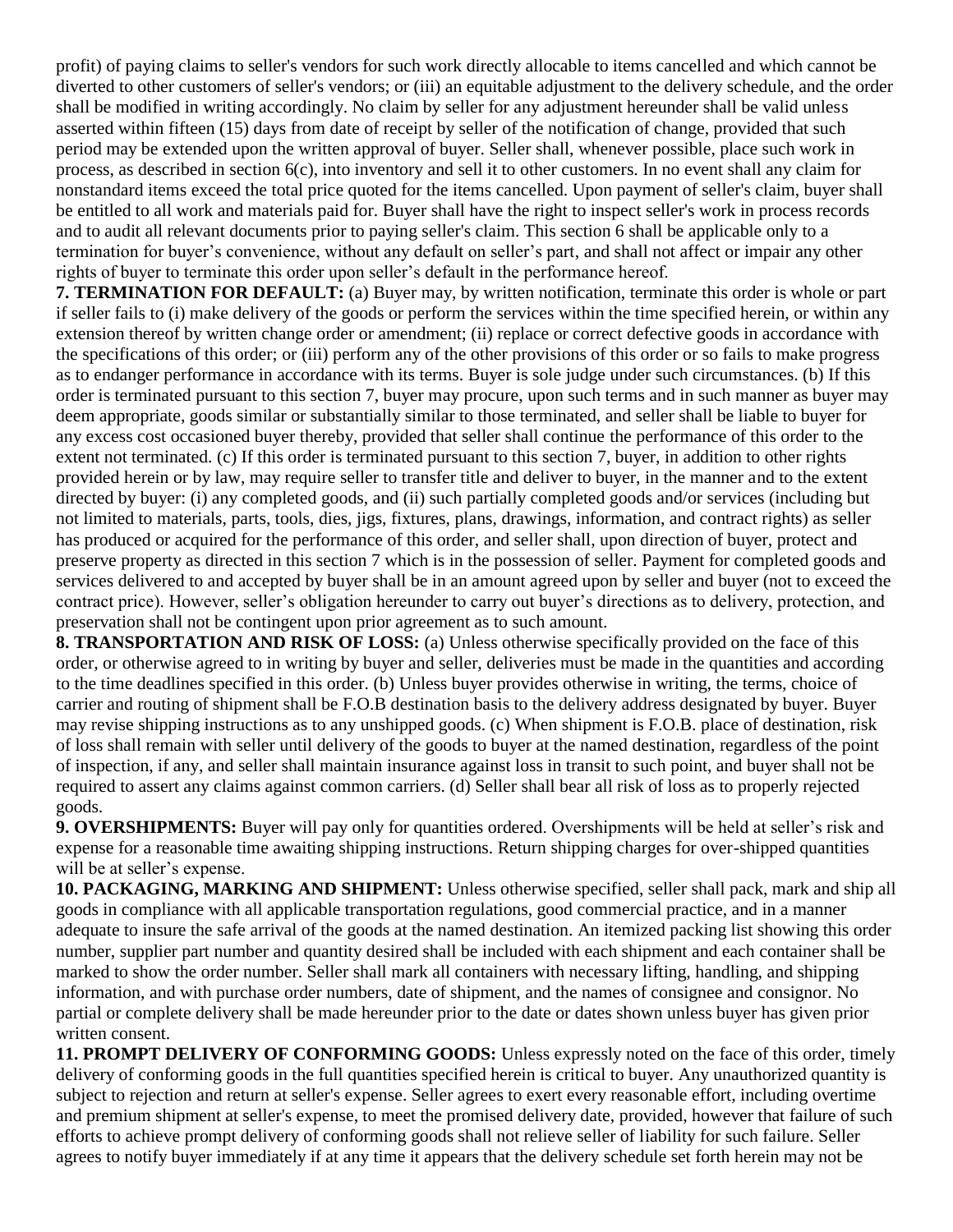met. Such notification shall include the reasons for possible delays, steps being taken to remedy such problems and a proposed new delivery date.

**12. WARRANTY:** (a) By accepting this order seller warrants that the goods to be furnished hereunder will be: (i) in full compliance with buyer's specifications, blueprints, drawings and data or seller's samples, if any; (ii) fit for the use intended by buyer; (iii) free from any actual or claimed patent, copyright, trade secret, or trademark infringement. Seller warrants that it has title to the goods; and (iv) free from defects in materials and workmanship and, in the case of services, performed in a workmanlike manner. (b) Seller agrees that the warranties herein contained shall survive acceptance and payment by buyer and shall be in addition to any warranties implied in law or expressly made by seller other than hereunder. (c) The goods, including all parts and components thereof, will be neither used nor reconditioned without the prior written consent of buyer.

**13. WAIVER AND MODIFICATION:** Buyer's failure to enforce at any time any of the provisions of this order, to exercise any election or option provided herein, or to require at any time performance by seller of any of the provisions hereof, shall in no way be construed to be a waiver of such provisions, nor in any way to affect the validity of this agreement or any part thereof, or the right of buyer thereafter to enforce each and every such provision. To be binding upon buyer, any modification of this order must be in writing and signed by buyer's authorized representative.

**14. INSOLVENCY:** In the event of the institution of any proceedings by or against either party hereto, whether voluntary or involuntary, under bankruptcy, reorganization or insolvency laws, or in the event of the appointment of a receiver or trustee or a general assignment for the benefit of creditors of either party hereto, buyer shall be entitled to terminate this order without incurring any costs or liability to seller.

**15. SUBCONTRACTING:** No subcontracting shall be made by seller with any other party for furnishing any of the completed or substantially completed articles, spare parts, or work herein contracted for without buyer's prior written approval.

**16. PATENTS, ROYALTIES, AND ENCUMBRANCES:** All goods which are the subject of this order shall be free from liability for the payment of royalties, infringement of U.S. or foreign patent rights, copyrights, or other third party intellectual property rights, and mechanics liens or other encumbrances. Seller shall indemnify buyer and buyer's employees, officers, agents and customers and hold them harmless against any costs, expenses, losses, damages or liabilities (including attorneys' fees) incurred because of the actual or alleged infringement of any patent, copyright, or other third party intellectual property rights arising out of, resulting from or relating to the use or sale by buyer or use by buyer's customers of the goods or any component thereof. Buyer shall notify seller of any such claim or demand and seller shall defend any suits or proceedings based thereon. If an injunction issues as a result of any such claim, seller agrees, at its expense, to either: (i) procure for buyer the right to continue using and distributing the goods, as applicable; (ii) replace such goods with non-infringing goods, having the same functionality, operating characteristics, compatibility and interoperability as the goods that are replaced; (iii) modify the goods so that they become non-infringing; or (iv) at buyer's option, refund to buyer the amount paid for the goods.

**17. COMPLIANCE WITH LAWS:** Seller warrants that no law, rule, regulation, or ordinance of the united states, any state, or any other governmental agency including but not limited to OSHA, the fair labor standards act and executive order 11246, as amended, will be violated in the manufacture or sales of goods or in the performance of services covered in this order, and seller will indemnify, defend and hold buyer harmless from loss, cost, and damages as a result of any such actual or alleged violation. In addition, seller shall procure, maintain and pay for adequate workers' compensation coverage, including employer's liability covering its employees. Seller shall provide buyer with all appropriate documentation with respect to all hazardous materials shipped pursuant to this order, and shall comply with all applicable laws affecting any such shipment.

**18. INSURANCE:** Seller agrees to procure, maintain, and pay and shall require its subcontractors at all times to maintain insurance for comprehensive product liability, property damage and general liability including blanket contractual coverage insuring claims resulting from the indemnification of buyer required by this order and shall maintain proper worker's compensation insurance covering all employees performing obligations under this order. Upon request of buyer, seller shall furnish to buyer certificates of insurance and any other documents for the purpose of verifying seller's compliance with this section 18.

**19. GRATUITIES:** Seller warrants that it has not offered or given and will not offer or give to any employee, agent, or representative of buyer any gratuity with a view towards securing any business from buyer or influencing such person with respect to the terms, conditions, or performance of any contract with or order from buyer.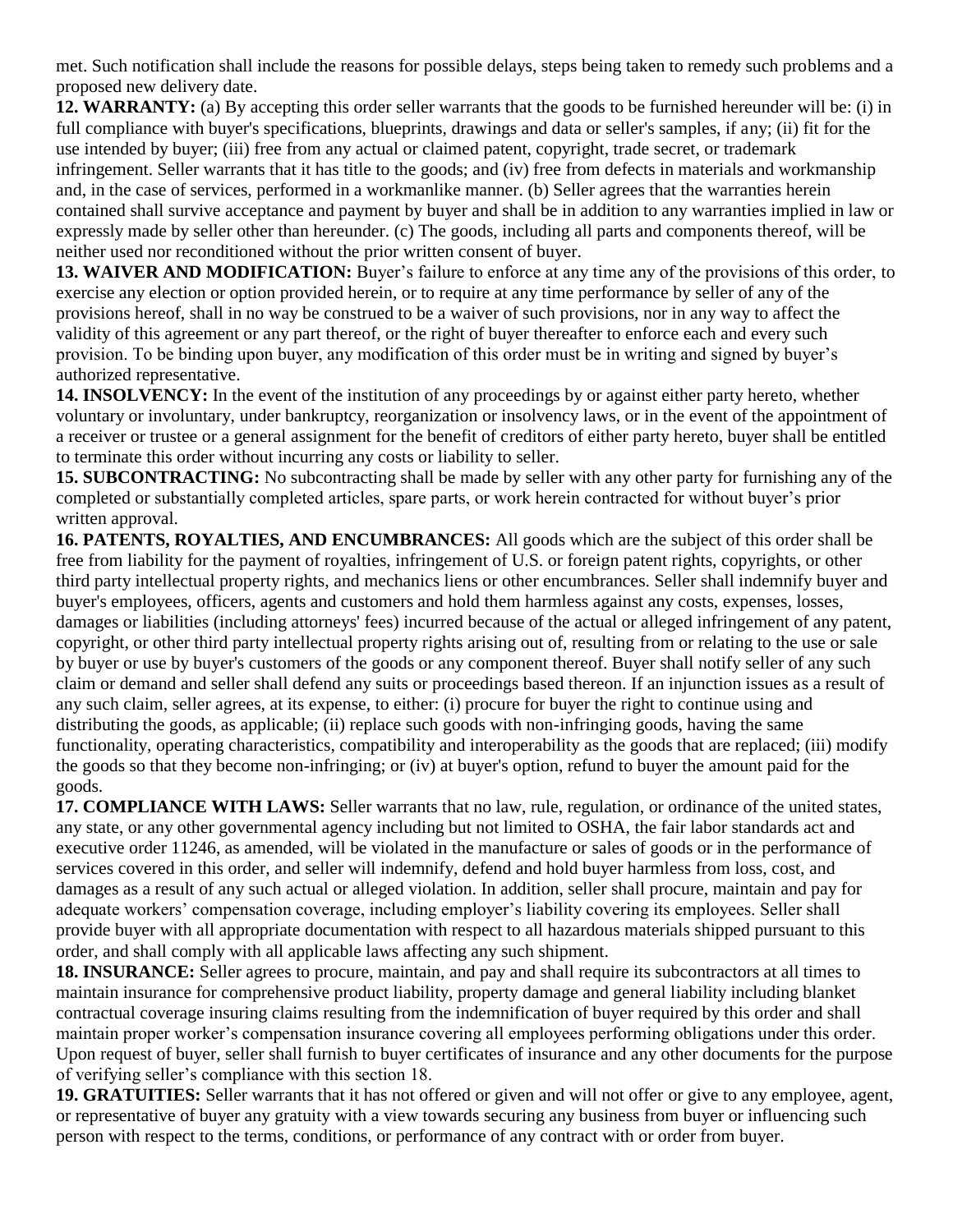**20. NON-DISCLOSURE OF CONFIDENTIAL INFORMATION:** Without buyer's prior written authorization, seller shall not disclose to any person, drawings, specifications, technical information or other data furnished by buyer to seller or developed for seller by buyer, in connection with this order nor any other information pertaining to buyer's affairs, particularly buyer's engineering developments and/or marketing plans, except as is necessary for seller to furnish the goods pursuant to this order. Upon termination of this order, seller shall return to buyer all drawings, blueprints, descriptions and other documents, including copies, which include all such technical information and other data supplied to seller by buyer. Nothing in this section 20 shall restrict seller's right to use or disclose drawings, specifications, technical information and other data which are or become generally known to the public without breach of this section 20 by the seller or which are rightfully obtained from other sources.

**21. ASSIGNMENTS:** Neither this order nor any interest therein, except the right to receive payment from buyer, may be assigned by seller without the prior written consent of buyer. No assignment of the right to receive payment shall affect buyer's right of setoff against seller nor shall such assignment be binding on buyer unless and until buyer receives an executed copy of the assignment and each invoice to be paid to the assignee is clearly marked to show such assignment. This order shall bind and inure to the benefit of buyer's assigns and successors, including, without limitation, any entity with which or into which buyer shall merge or consolidate.

**22. DESIGNS, TOOLS AND MATERIALS SUPPLIED BY BUYER:** If the goods are to be produced by seller in accordance with designs, drawings or blueprints furnished by buyer, or with the assistance of tools, machinery, or equipment furnished by buyer, or are to incorporate or utilize parts and materials supplied to seller by buyer, seller shall return the same to buyer at the earlier of completion of this order or cancellation of this order unless otherwise expressly instructed by buyer in writing. In addition, seller shall not use the same in the production of materials for any third party or for itself without buyer's express prior written authorization. All such designs, drawings, blueprints, tools, machinery and equipment shall remain buyer's property. Seller shall use such property at its own risk and shall be responsible for all losses of or damage to said property while in seller's custody. Seller shall maintain all such property in good condition and repair and buyer makes no warranties or representations, expressed or implied, of any nature with respect to such property and expressly disclaims the warranties of non-infringement, merchantability, and fitness for a particular purpose. Buyer retains title to said parts and materials, and seller agrees to pay buyer for all such parts and materials lost, damaged or destroyed while not in buyer's immediate custody. Seller shall insure buyer's property and be liable for any loss or damage while buyer's property is in seller's possession or control, ordinary wear and tear excepted.

**23. INDEMNIFICATION:** Seller hereby agrees to indemnify and hold buyer harmless from and against any and all claims by third parties for property damages, personal injury, death, expenses (including reasonable attorney's fees), economic loss, foregone profits and losses or damages of any kind whatsoever actually or proximately resulting from the failure of the goods to conform to the warranties and representations contained herein.

**24. INTELLECTUAL PROPERTY LICENSE:** Notwithstanding other conditions stated herein, if seller defaults in the performance of the terms of this order, then seller, as partial consideration for this order and without further cost to buyer, hereby grants to buyer a perpetual, irrevocable, non-exclusive, royalty-free license to reproduce, display, distribute, modify, make, have made, use, sell, offer for sale, and import, any and all products embodying any and all intellectual property rights of the seller, including but not limited to inventions, discoveries and work of authorship made, conceived, or actually reduced to practice, in connection with the performance of this order. **25. APPLICABLE LAW AND VENUE:** The parties acknowledge and agree that this order is entered into in Portland, OR and shall in all respects be interpreted, enforced and governed by and under the uniform commercial code and other laws of the state of Oregon applicable to instruments, persons and transactions which have legal contacts and relationships solely with the state of Oregon and the laws of the United States of America. The parties exclude in its entirety the application to this order of the United Nations convention on contracts for the international sale of goods.

**26. WARRANTY THAT GOODS ARE OF U.S. ORIGIN:** Seller hereby warrants that each of the goods specified by this purchase order are of U.S. origin within the meaning of the customs laws of the united states, as presently interpreted by the u.s. custom service. If seller supplies goods of foreign origin and fails to notify buyer in writing, or notifies buyer incorrectly of the country of origin, whether through negligence or without negligence, seller shall indemnify buyer for all its expenses, duties, penalties, damages, including but not limited to compromise or mitigated settlements, and attorney fees incurred by buyer by such failure to notify or by any incorrect notification.

**27. REMEDIES OF BUYER:** If seller breaches any terms or conditions of this order, buyer may exercise, singly or in any combination and in any order, all rights and remedies available to the buyer at law or in equity, as well as any